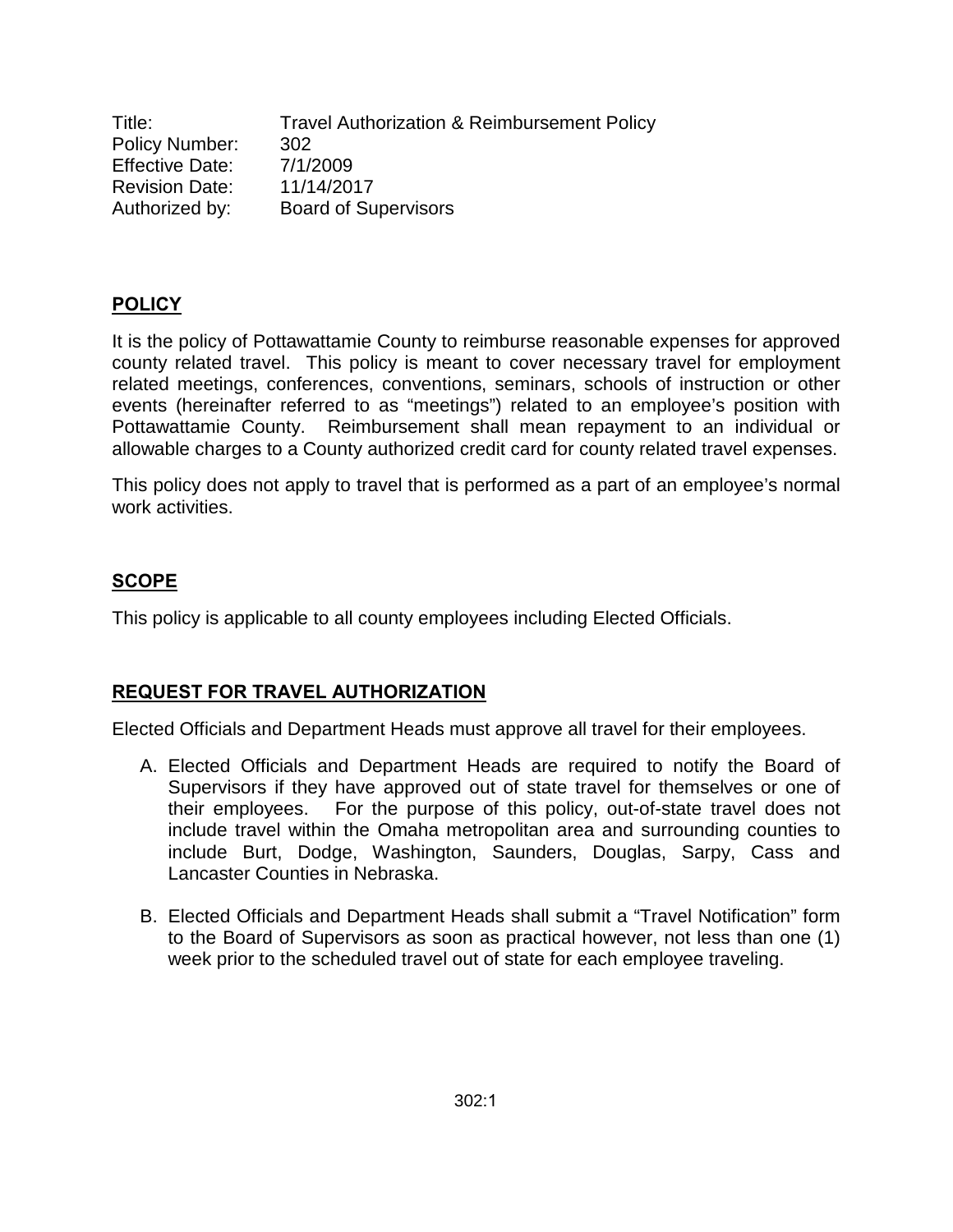C. Elected Officials, Department Heads and Law Enforcement are not required to notify the Board of Supervisors if employees are traveling out of state for confidential investigations, litigation matters, or for travel which is a part of the employee's regular job duties.

### **IRS REGULATIONS - TAXABLE MEAL REIMBURSEMENTS**

- A. Meal allowance per diems for employees while traveling on County business are taxable as income, according to IRS regulations if the trip does not require overnight lodging.
- B. Meal allowance reimbursement requests that are taxable shall be submitted directly to the Elected Official or Department Head for approval and for processing. Approved reimbursements will be included on the employee's payroll warrant or payroll direct deposit as taxable income.

# **TRAVEL EXPENSES**

- A. Meeting Registration Fees
	- 1. Registration fees for meetings are allowable expenses for reimbursement or for payment with a county credit card with Elected Official or Department Head approval. An itemized receipt for the registration fee is required.
	- 2. Registration fees for meetings should be paid for in advance if there is a discount provided for early registration.
	- 3. The County will not be responsible for penalty charges arising from the failure of the employee to cancel registration for a meeting, except when determined by the Elected Official or Department Head to be a justifiable emergency.
- B. Transportation
	- 1. Automobile Expenses:
		- a. Employees are encouraged to use departmental or county vehicles for travel. Employees may be reimbursed for gas or any other maintenance required on the vehicle while driving for county business.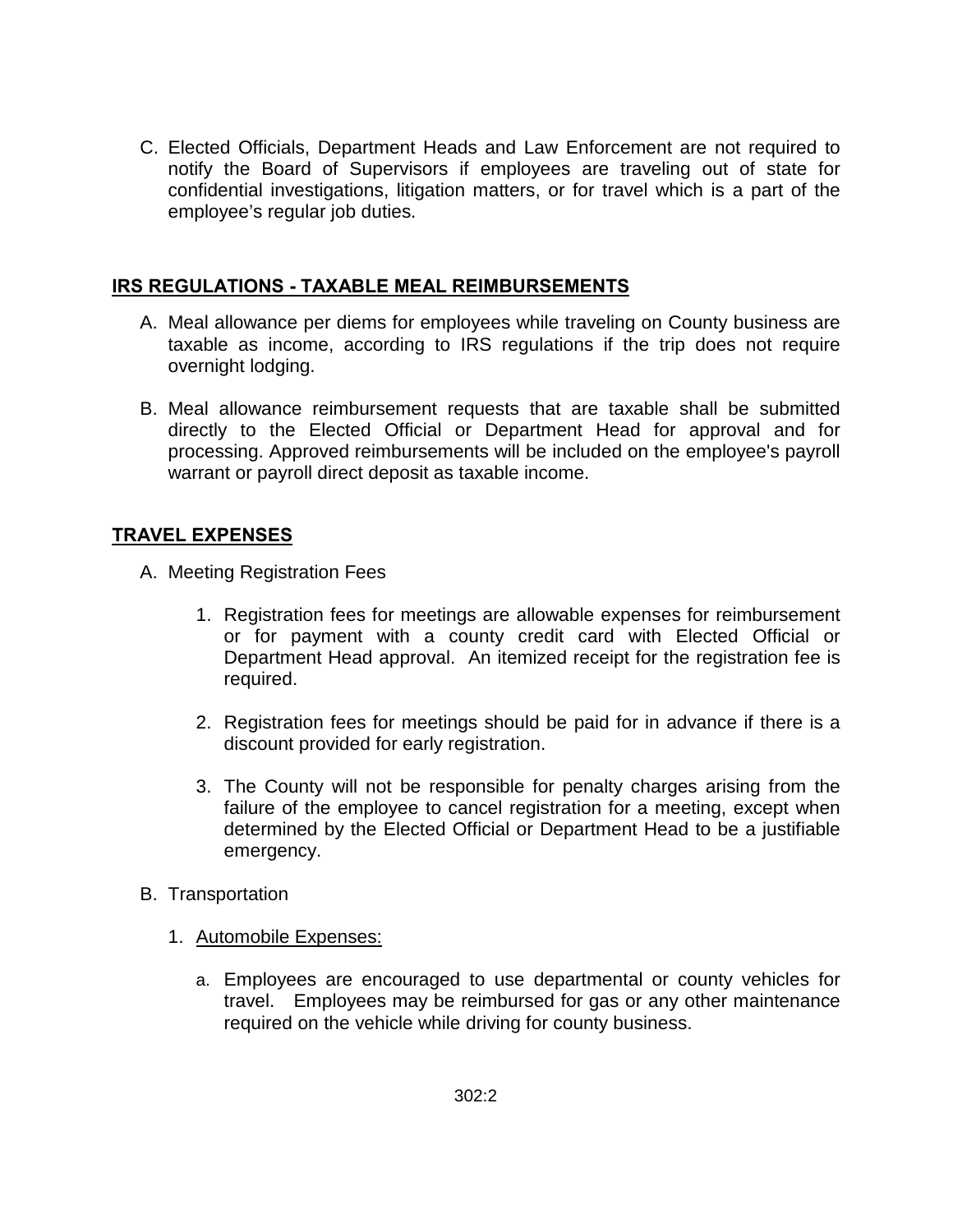- b. Employees driving for county business must have a valid driver's license. Employees driving their personal vehicle must have proof of insurance.
- c. Pottawattamie County may pay mileage reimbursement for travel in a personal vehicle. When a personal vehicle is used for out-of-state travel, reimbursement will be based on the cost of coach class air travel or actual mileage, whichever is less.
- d. The reimbursement rate for mileage shall be the IRS federal mileage reimbursement rate. The mileage reimbursement rate is intended to cover the costs of operating the vehicle for business purposes, including standard maintenance, repairs, taxes, gas, insurance and vehicle registration fees.
- e. All claims for mileage must show total miles traveled, dates traveled, point of departure, intermediate and final destination. Commonly used and reliable internet based map services may be used to determine mileage distances.
- f. When calculating mileage related to travel, the employee shall claim mileage utilizing the shortest distance. Rather than have the employee report to work first, the employer will allow the employee to leave from home for their meeting as long as the employee's mileage claim reflects the shortest distance between leaving from home and leaving from their work reporting location.
- g. Mileage expenses will not be reimbursed without approval of the Elected Official or Department Head if the employee was traveling on a day trip and a County vehicle was available or to same meeting location as members of the same department and the employee did not carpool.

### 2. Airfare Expenses:

- a. Air travel will be reimbursed at "coach" or "economy" rates. No first class tickets will be reimbursed.
- b. Documentation showing point of departure, intermediate and final destination is required. Alternate air travel arrangements (i.e., depart from other than Omaha, stay over on a Saturday night, and other similar arrangements) will be reimbursed if a cost savings to the County can be documented. If a cost savings cannot be documented, the county will only reimburse the cost of a round trip ticket at the price of the ticket at the time of purchase, if the employee chooses to alter travel arrangements.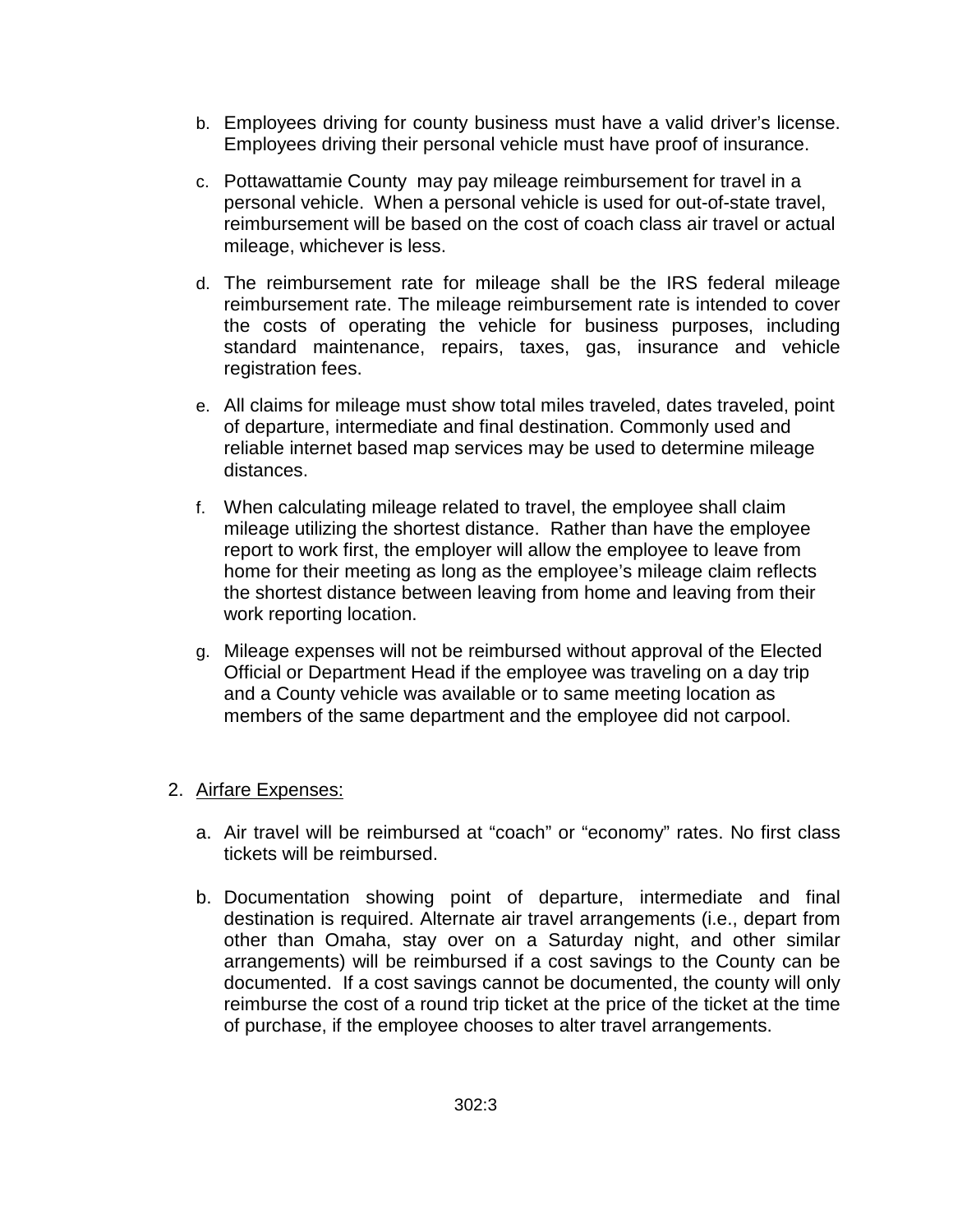- c. Early ticket purchase of coach airfare tickets will be allowed to take advantage of reduced costs. However, if an employee is unable to attend the meeting and fails to cancel the ticket within the proper time, or if the employee changes the flight arrangements, the employee will be responsible for the cost of the prepaid ticket or fees associated with changing flights unless approved by the Elected Official or Department Head.
- d. The County will reimburse for one piece of checked luggage only (excluding any charges for overweight luggage). Receipts are required. No additional luggage or overages will be paid.
- e. If an employee receives reimbursement fees or free airline tickets as a result of being bumped off of a flight, he or she shall report the reimbursement fee or free airline ticket to their Elected Official or Department Head upon their return to work. Expenses incurred as a result of a voluntary bump are considered personal and are not a reimbursable expense.

#### 3. Car Rental Expenses:

- a. Individuals are permitted to rent cars in cases where local transportation is necessary if prior approval has been received from the Elected Official or Department Head.
- b. When using a rental car, the employee will be required to purchase the rental agreement in the name of POTTAWATTAMIE COUNTY, IOWA and designate the authorized driver. Only authorized county employees are allowed to drive a rental car purchased with county funds.
- c. The rental agreement will include purchasing additional insurance as provided by the rental car company which must include a loss damage waiver (collision) and supplemental liability insurance.
- d. The employee will be reimbursed for actual expenses related to the vehicle, including rental costs, insurance, fuel, parking and tolls, if any.
- e. Employees are to fill the gas tank before returning the vehicle to the rental agency to avoid service fees and more expensive fuel rates.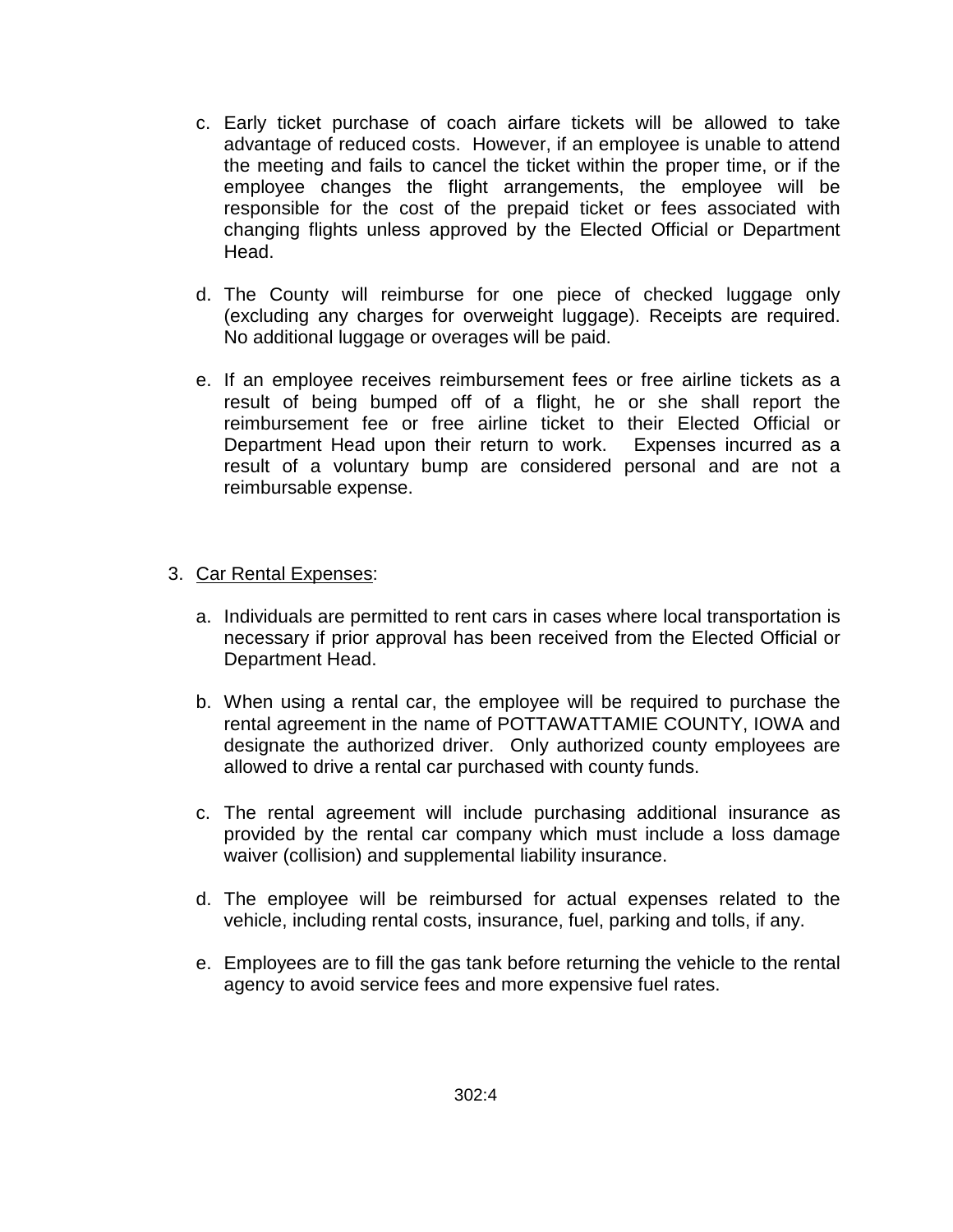f. Pottawattamie County will only cover car rental agreements for employees operating rental vehicles during the course and scope of their employment. The employee will be responsible for any driving infractions, fines and any deductible / damage that must be paid resulting from any accidents / incidents that occur during non-business usage or are in direct conflict with any existing County policy. The employee shall report any incident out of the ordinary which occurs with the rental vehicle to their supervisor and the County Risk Manager.

# 4. Parking, Tolls, Taxi and Other Necessary Expenses:

- a. Transportation costs for taxi, shuttle, public transportation, and other similar transportation may be reimbursed for county business only. Transportation for personal business is not a reimbursable expense.
- b. Tolls fees are reimbursable if they are incurred driving to and from a meeting site, to and from the airport, or from the off-site hotel to the meeting site on the actual days of the meeting.
- c. *Parking Fees*:
	- i. Parking fees may be reimbursed. .
	- ii. In instances where a reimbursement for parking meters is being claimed for which receipts are not available, reimbursement for the unsupported claim of the employee will be paid up to \$5.00 per claim. If the parking meter accepts a credit card, the employee may use this method of payment in order to substantiate the claim.
	- iii. If round trip airfare is available and the employee voluntarily elects to drive his/her personal vehicle, reimbursement for parking fees, shall not exceed the cost of a round-trip airfare less any mileage reimbursement (i.e. parking fees, plus mileage shall not be greater than the cost of airfare).
- 5. Lodging
	- a. Lodging may be reimbursable for travel of 50 miles or more from the employee's residence with Elected Official or Department Head approval.
	- b. Lodging reimbursement is limited to the actual cost of a single room plus applicable taxes for each employee.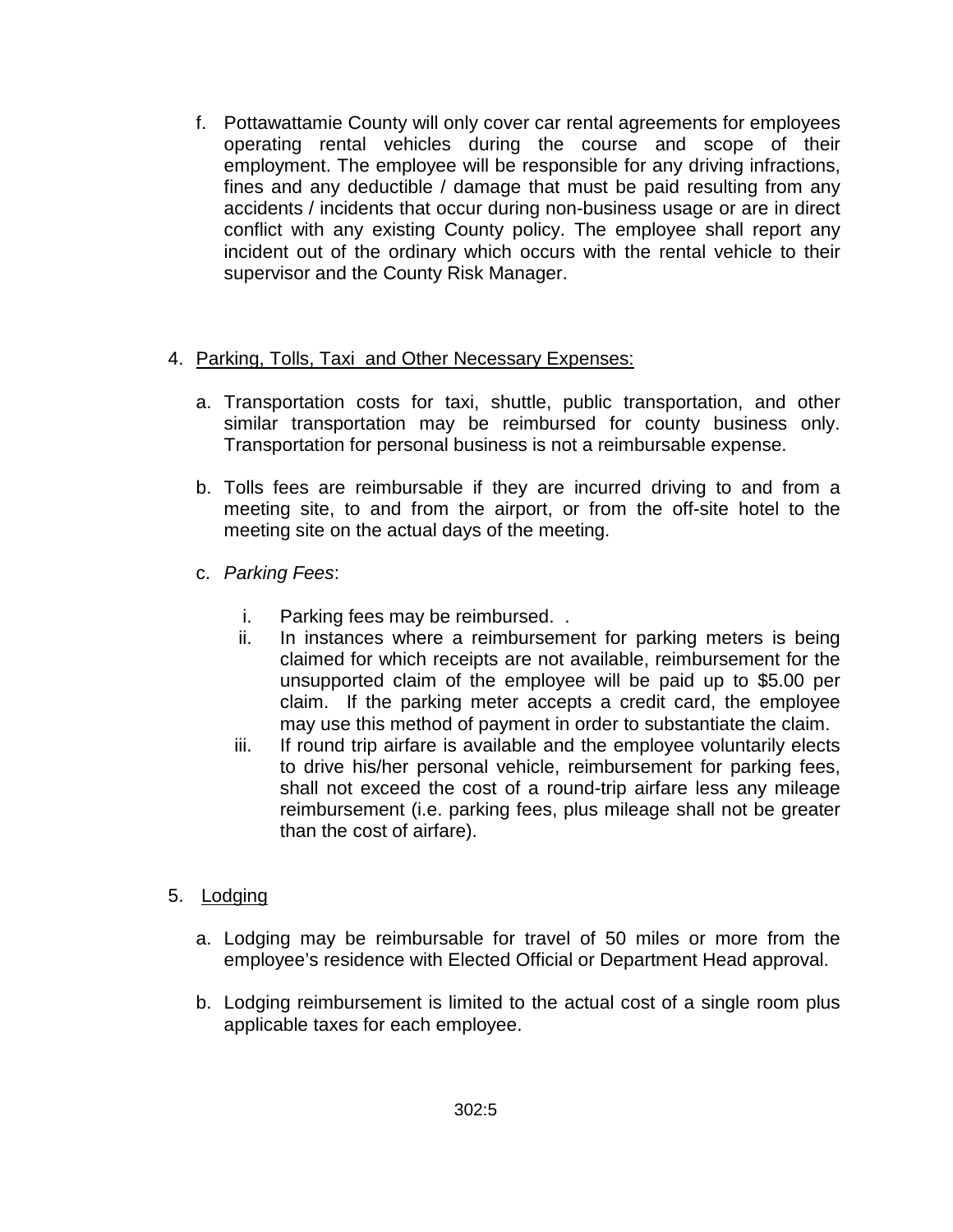- c. Employees are expected to seek standard lodging accommodations that are comfortable, convenient, meet business needs, and offer the best and lowest value.
- d. Travelers are encouraged to ask for the discounted rate when making reservations (i.e., the governmental, educational or corporate rate).
- e. Reimbursement will not be made without the itemized hotel bill.
	- i. Expenses incurred for items such as in-room movies, use of health club facilities, personal calls, are not considered lodging and will not be reimbursed.
	- ii. Expenses for laundry cleaning and pressing may be reimbursed if authorized by the Elected Official or Department Head.
	- iii. Alcohol, social activities or expenses incurred for personal services will not be reimbursed.
	- iv. Expenses incurred for wifi/internet will be allowed only when required for official County business.
- f. Pottawattamie County will not be responsible for penalty charges due to failure to cancel hotel registration, unless determined by the Elected Official or Department Head to be a justifiable emergency.

### 6. Meals

- a. Employees may be provided meal allowances when traveling on County business.
- b. Reimbursement for meals and incidental expenses shall not exceed the federal per diem rate based on the city/county location of the traveler's destination. (Meal tips and other incidental expenses are included in the per diem. Alcohol is not a reimbursable expense.) Cities/Counties not specifically listed on the federal per diem will be reimbursed at the standard federal rate. Federal per diem rates can be found at [www.gsa.gov](http://www.gsa.gov/) .
- c. Whenever a meal is included in the conference fee or provided for as part of the overnight accommodations that particular meal allowance shall not be reimbursed.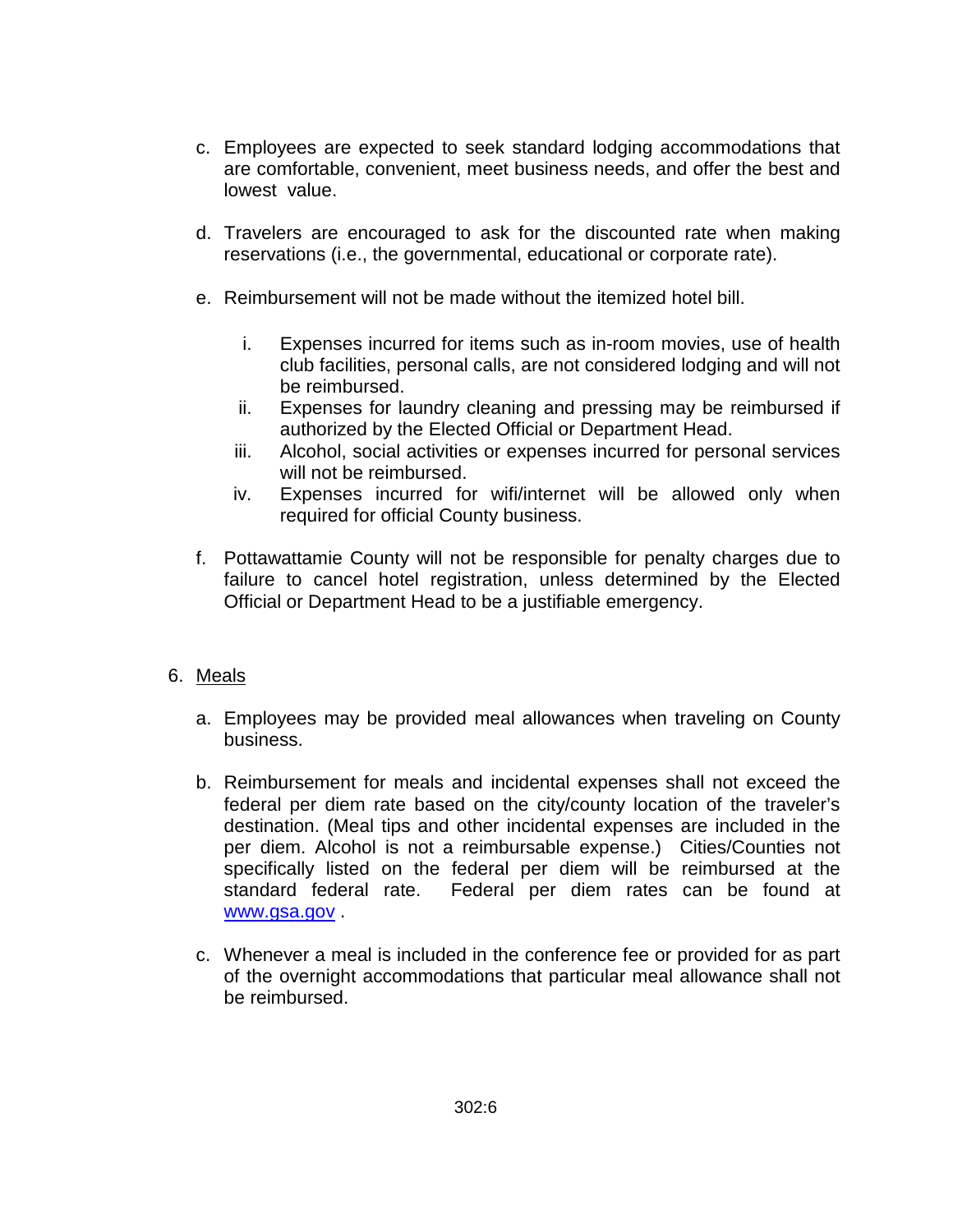- d. Meals reimbursed without an overnight stay will be taxable income to the traveler. The payment of meal expenses shall not exceed the federal guidelines of individual meal reimbursements for non-overnight travel, departures, and arrivals.
	- i. Breakfast reimbursement may be made if the employee leaves home before 6:00 A.M. or stays overnight the night before.
	- ii. Lunch reimbursement may be made if the employee is out of the County between 11:00 A.M. and 2:00 P.M.
	- iii. Dinner reimbursement may be made if the employee arrives home after 7:00 P.M.

# **DOCUMENTATION OF EXPENSES**

- 1. All travel expenses must be submitted with itemized receipts. Failure to do so may result in the denial of the expense. Expenses for personal items or personal business are not eligible for reimbursement.
- 2. Travel expenses shall be itemized and listed on the departmental expense form. Employees are to enter the amount of the expense and an explanation or reason for the expense. (i.e.: Airfare - \$429.00, Hotel - \$235.00, Taxi from airport to hotel - \$15.00, Toll Bridge from hotel to meeting - \$2.00.)
- 3. Upon return from travel, the employee must complete a departmental travel expense form within five (5) working days and submit it, with receipts, to the Elected Official or Department Head for review and approval. All receipts shall be attached to the Travel Expense Form. The employee shall note whether the expense was personally paid or paid by county credit card. Mileage reimbursement may be submitted separately with the employee's regular mileage reimbursement form.
- 4. The Elected Official or Department Head will authorize reimbursement for approved travel expenses paid by the employee. The Elected Official or Department Head will attach a copy of the Travel Expense form and accompanying receipts to the reimbursement claim for processing.
- 5. The Elected Official or Department Head will authorize the payment of approved travel expenses paid for with a County credit card. The Elected Official or Department Head will attach a copy of the Travel Expense form and accompanying receipts to the credit card billing statement for processing.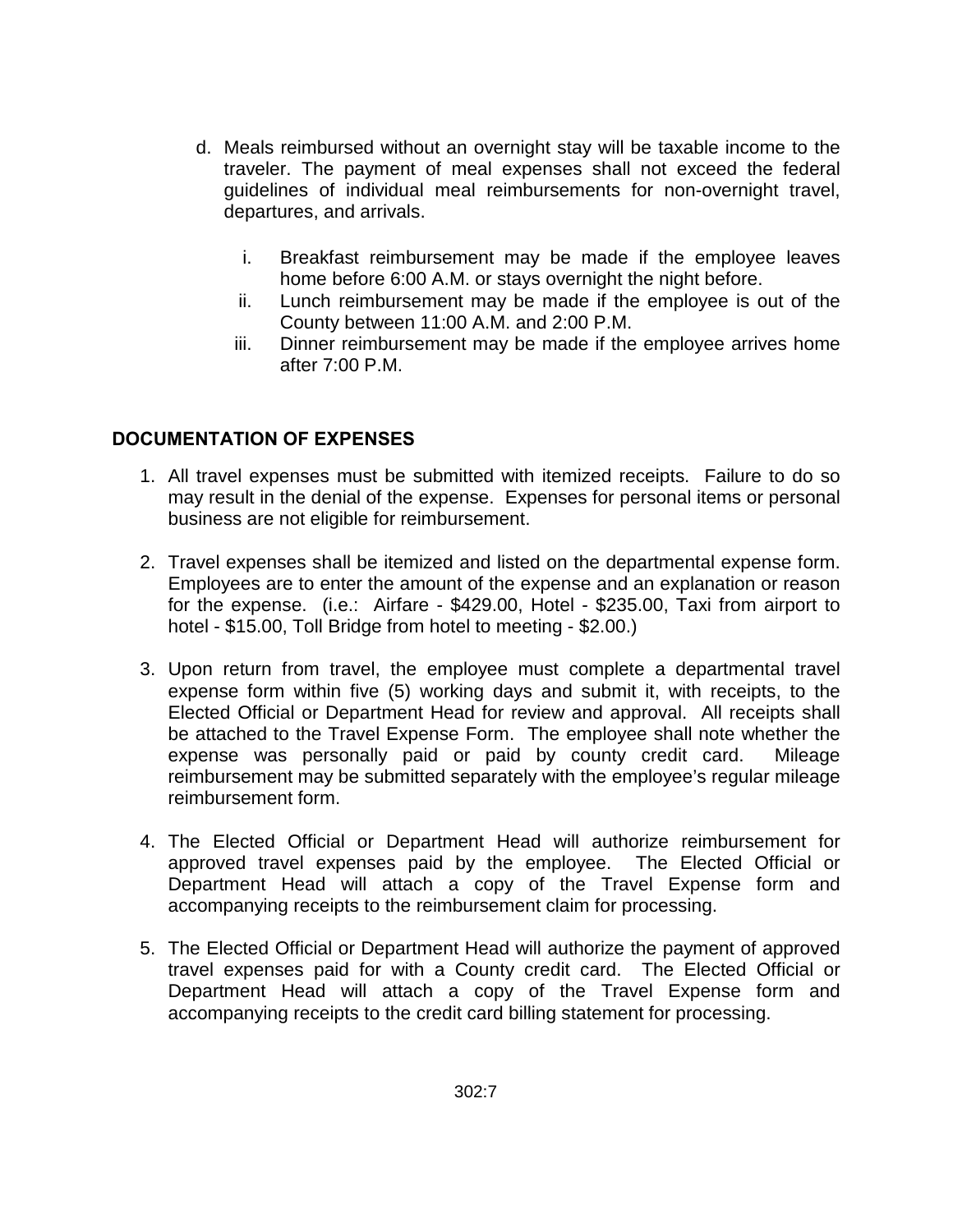- 6. The Elected Official or Department Head may deny an expense or a portion of the expense for reasons including but not limited to:
	- a. Failure to provide an itemized receipt where required.
	- b. Meal expenses that exceed the per diem rate for the area traveled to.
	- c. Penalty charges assessed for cancellations that are not the fault of the employer.
	- d. Any expense deemed personal, including alcohol.
- 7. Expense reimbursements are limited to the conference dates unless approval for early arrival or late departure is received from the Elected Official or Department Head. Expenses incurred after the conference date will be considered personal and may not be paid with county funds.

#### **EMPLOYMENT INTERVIEWS**

Pottawattamie County Elected Officials and Department Heads may authorize travel, lodging and meal expense for one employment interview per applicant who is not a current resident or employee of the County.